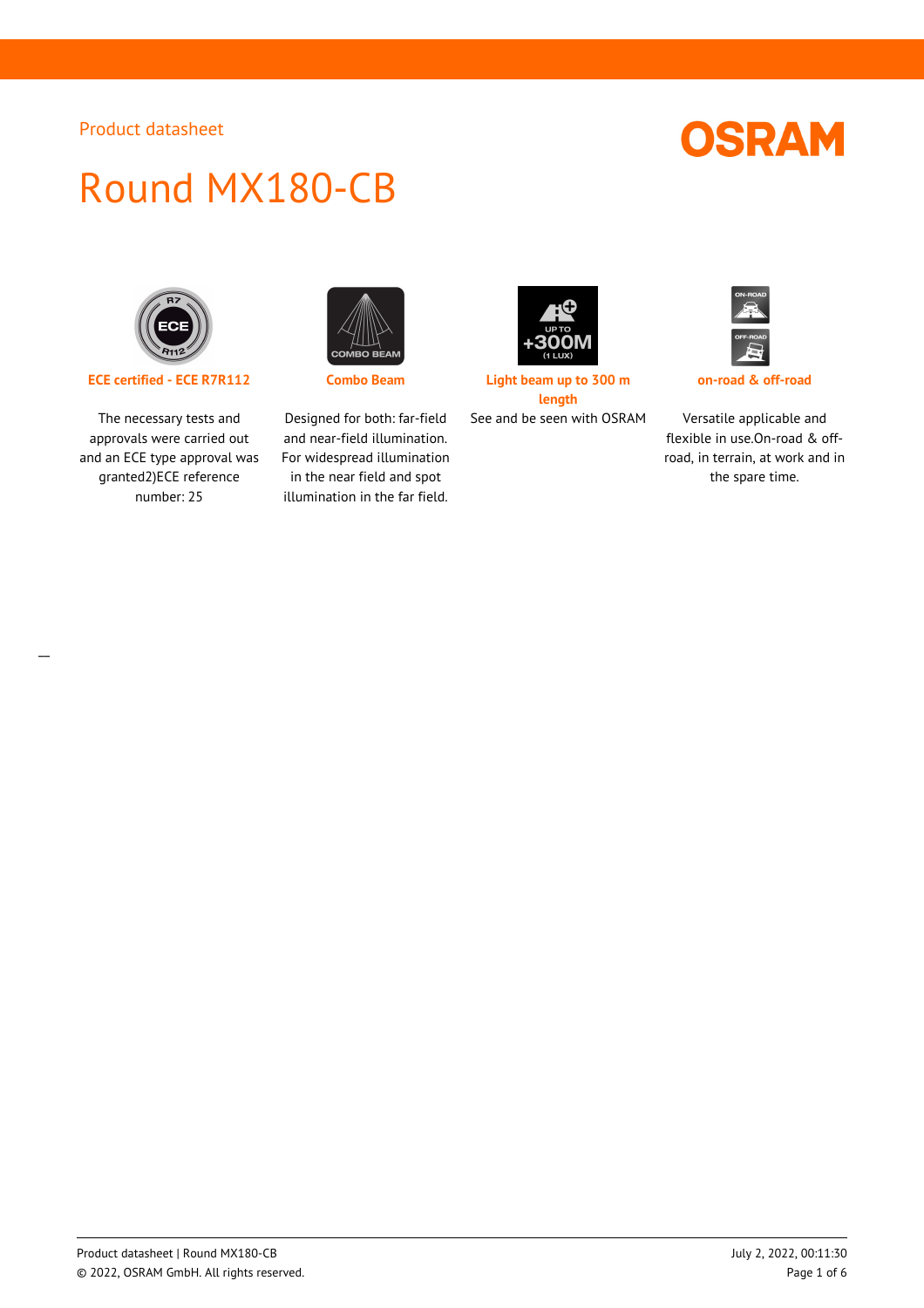$\overline{a}$ 



#### Bringing light to life with OSRAM LEDriving driving and working lights

Considerable foresight on dark country roads, forest paths, off the beaten tracks, off-road and on-road- this can be achieved with the OSRAM LEDriving Round MX180-CB. With its 12 powerful, high-performance long-life LEDs, the OSRAM LEDriving Round MX180-CB has a range of up to 300 meters and thus offers the driver impressive foresight on-road and off-road. Even in dim light and reduced visibility due to external environmental influences, the OSRAM LEDriving Round MX180-CB with up to 6000 Kelvin can provide conditions similar to daylight. The power package with up to 3000 lumens of luminosity scores with highest optical efficiency and homogeneous light distribution. This results in the possibility of an improved view for you and the improved visibility of your vehicle by other road users, and consequently also increased safety on-road and off-road.Whether on-road or off-road – The OSRAM LEDriving Round MX180-CB impresses with its powerful performance and a long service life with up to 5000 hours. Versatile applicable, it defies numerous environmental influences and, thanks to high-quality materials such as the aluminum housing and the stable polycarbonate lens, it is particularly light and at the same time robust and resistant. The OSRAM LEDriving Round MX180-CB has been tested and validated with the IP-Protection Class IP69K in our DIN certified environmental simulation laboratory for extreme external influences regarding water, dust, impacts, heat, cold and permanent vibration. The integrated driver and the thermal management system regulate the temperature of the OSRAM LEDriving Round MX180-CB and can thus prevent damage from overheating. The polarity protection inhibits the wrong polarity of the voltage supply and can thus prevent possible damage by automatically switching off the LEDs. Onroad and off-road, the OSRAM LEDriving Round MX180-CB is an effective and efficient addition to your vehicle. No registration or entry in the vehicle documents is necessary for these ECE-certified LED driving lights2).ECE reference number: 25The OSRAM LEDriving Round MX180-CB can be attached to cars, trucks, agricultural machinery, farm machinery, commercial vehicles, construction vehicles, caravans, off-road vehicles and quads2).The OSRAM LEDriving Round MX180-CB is versatile applicable and flexible in use.2) OSRAM LEDriving Driving Lights are approved according to ECE regulations and may therefore be installed and operated on public roads. Please note: Special installation regulations apply. In addition to ECE approval of the product, individual special requirements and legislation of the countries must be observed.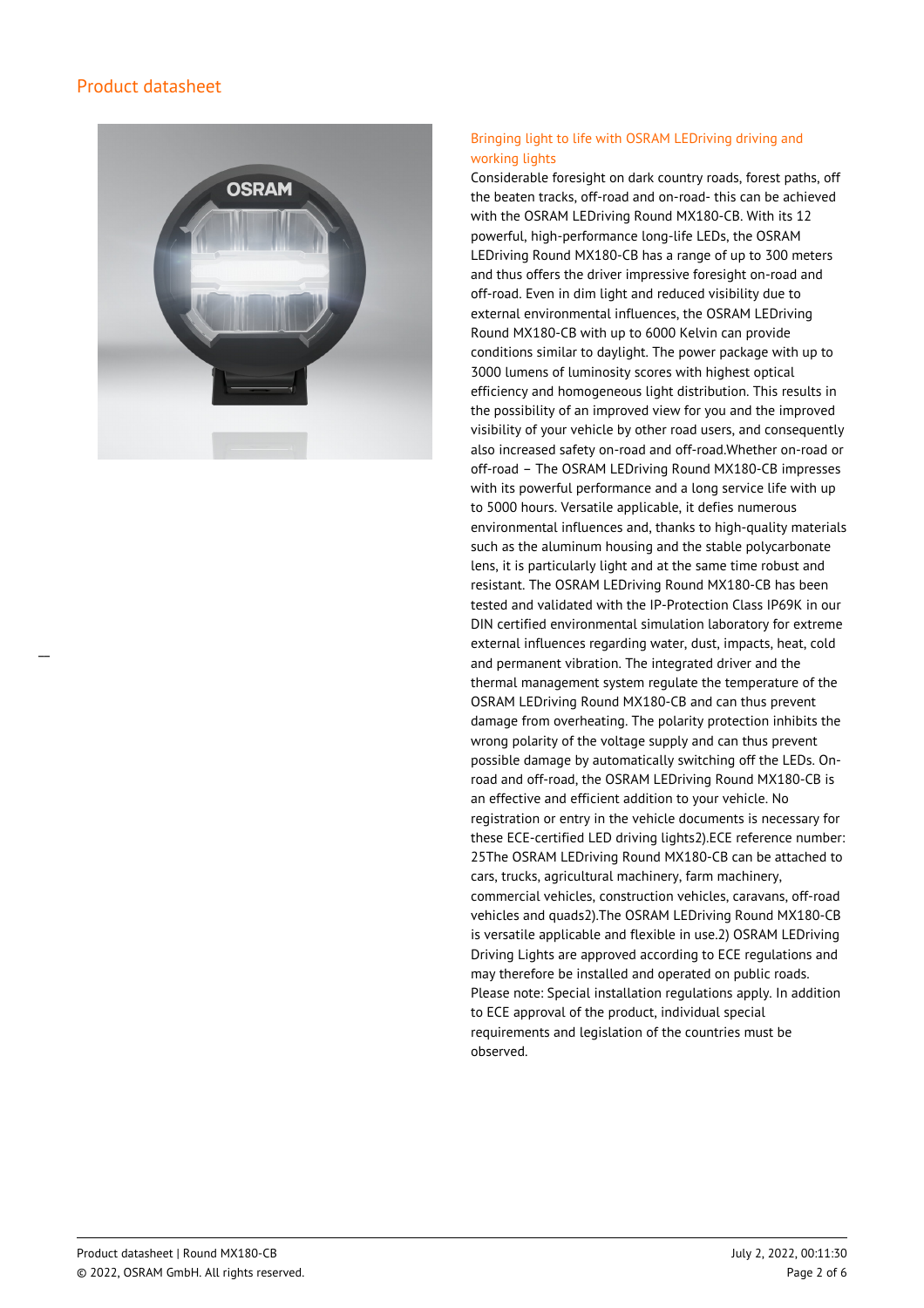### Technical data

# **Product information**

| Order reference                             | LEDDL111-CB                             |
|---------------------------------------------|-----------------------------------------|
| Application (Category and Product specific) | Additional high beam and position light |

## **Electrical data**

| Nominal voltage | $12/24$ V |
|-----------------|-----------|
| Nominal wattage | 39/1 W    |
| Test voltage    | 13.5 V    |

# **Photometrical data**

| <b>Luminous flux</b>  | 3000 lm |
|-----------------------|---------|
| Color temperature     | 6000 K  |
| Light distance at 1lx | 300 m   |

### **LED module information**

| Number of LEDs per module | 6/12 |
|---------------------------|------|
|                           |      |

# **Dimensions & weight**



| <b>Product weight</b> | 2300.00 g |
|-----------------------|-----------|
| Length                | 176 mm    |
| Width                 | $126$ mm  |
| <b>Height</b>         | 201 mm    |

# **Lifespan**

| Lifespan Tc | 5000 h  |
|-------------|---------|
| Guarantee   | 5 years |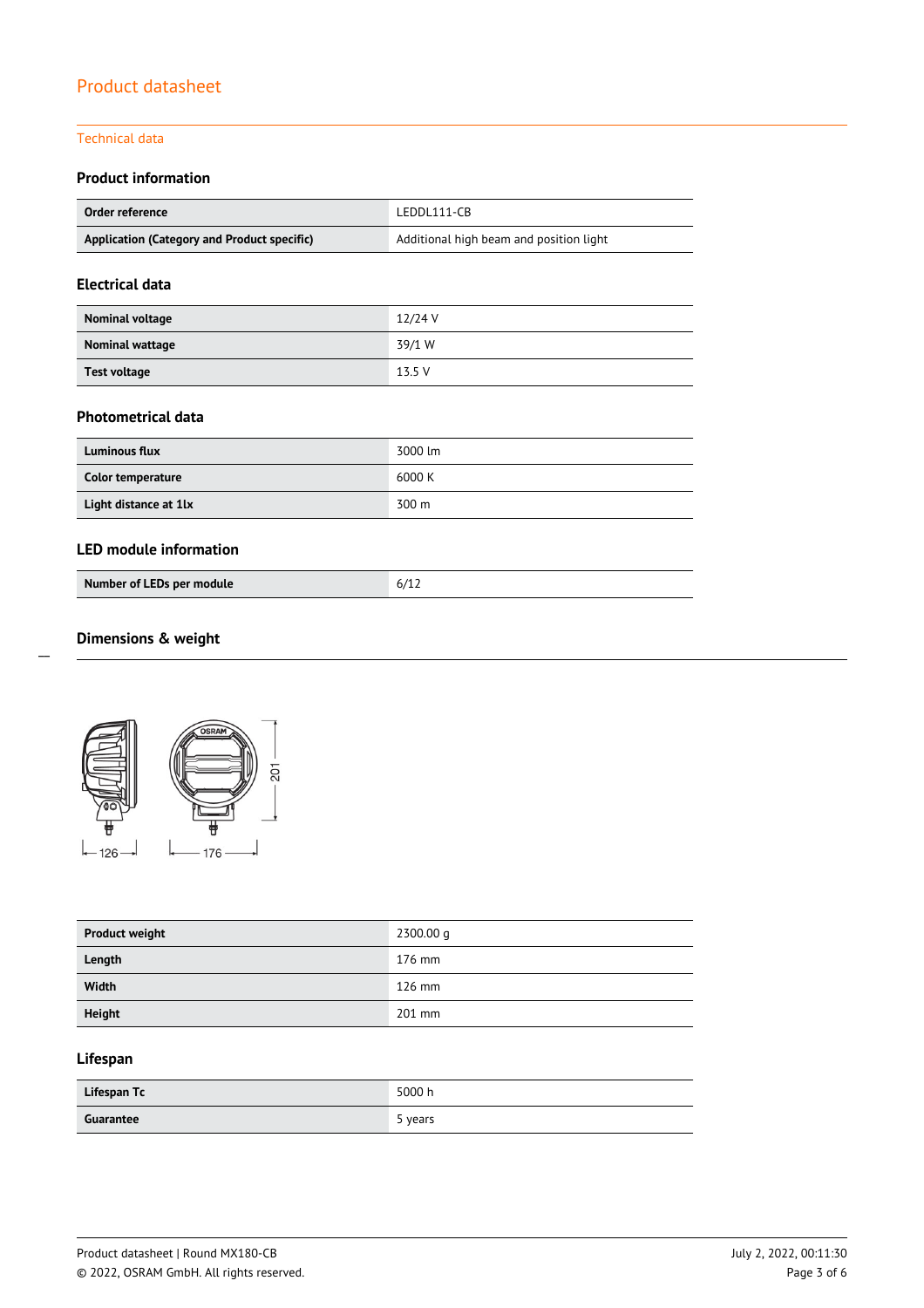# **Additional product data**

| 品 |       |       |         |          |  |
|---|-------|-------|---------|----------|--|
| e | 3 LUX | 1 LUX | 0.5 LUX | 0.25 LUX |  |
|   |       |       |         |          |  |

Luminous intensity distribution

| Connector to lamp     | Open wire           |
|-----------------------|---------------------|
| <b>Product remark</b> | Beam Pattern: Combo |

# **Capabilities**

| Technology<br>$\ldots$ | $ -$<br>--- |
|------------------------|-------------|

 $^{\displaystyle 1)}$  Light-emitting diode application

# **Certificates & standards**

| <b>Standards</b>          | ECE R10, R112, R7 |
|---------------------------|-------------------|
| Approval marks - approval | E4 approval       |
| Type of protection        | IP69K             |

# **Country specific categorizations**

# **Logistical data**

**Commodity code** 851220009000

## **Environmental information**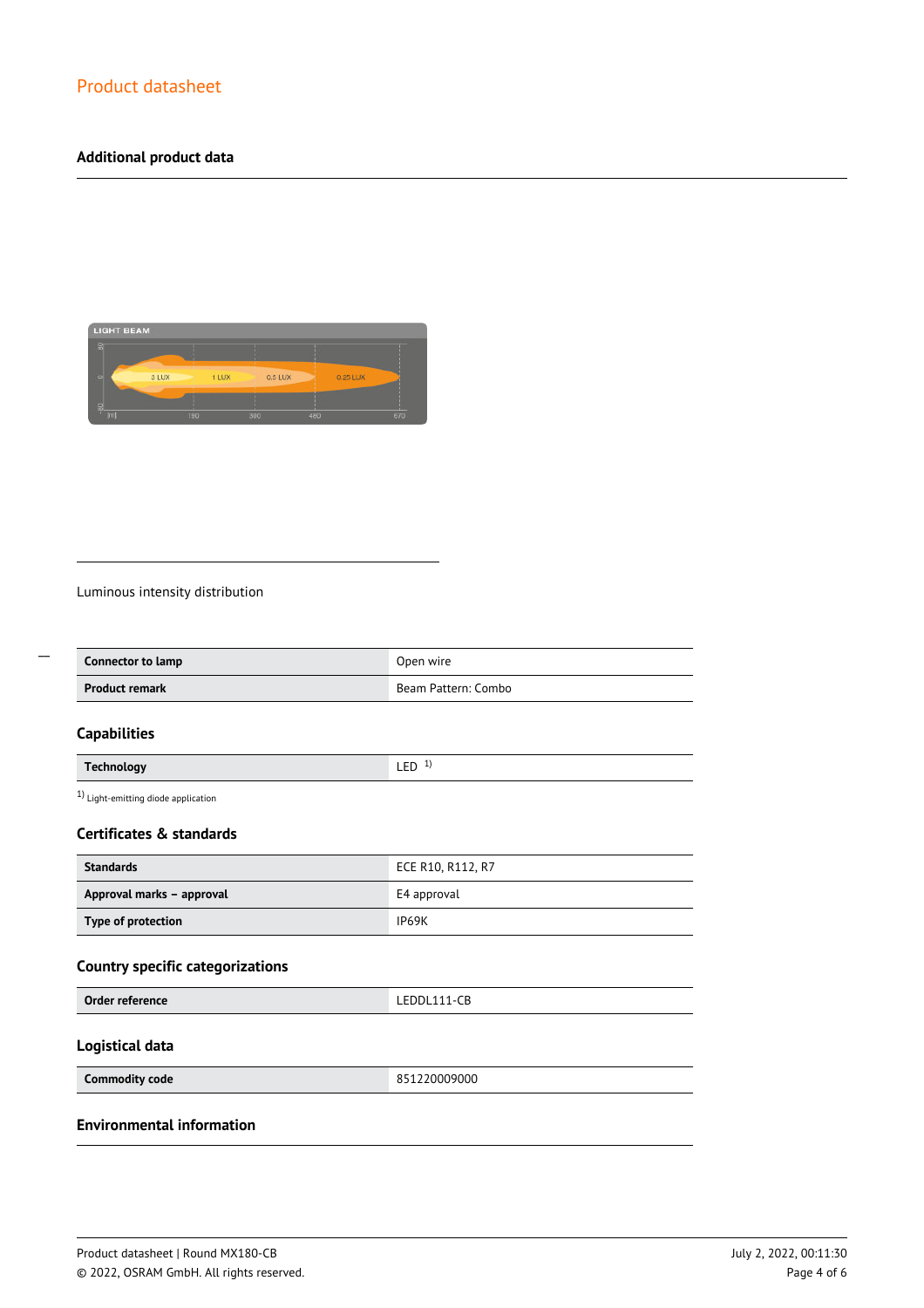## **Information according Art. 33 of EU Regulation (EC) 1907/2006 (REACh)**

| Date of Declaration               | 08-06-2022                                                                                            |
|-----------------------------------|-------------------------------------------------------------------------------------------------------|
| <b>Primary Article Identifier</b> | 4062172153973                                                                                         |
| Candidate List Substance 1        | Lead                                                                                                  |
| CAS No. of substance 1            | 7439-92-1                                                                                             |
| <b>Safe Use Instruction</b>       | The identification of the Candidate List substance is<br>sufficient to allow safe use of the article. |
| Declaration No. in SCIP database  | 17368895-0f5a-42b9-bb64-0da6f503fd11                                                                  |

# Logistical Data

| <b>Product code</b> | <b>Product description</b> | Packaging unit<br>(Pieces/Unit) | <b>Dimensions (length</b><br>x width x height)        | <b>Volume</b>         | <b>Gross weight</b> |
|---------------------|----------------------------|---------------------------------|-------------------------------------------------------|-----------------------|---------------------|
| 4062172153973       | Round MX180-CB             | Folding carton box              | 307 mm x 239 mm x $10.42$ dm <sup>3</sup><br>$142$ mm |                       | 2688.00 g           |
| 4062172153980       | Round MX180-CB             | Shipping carton box<br>4        | 497 mm x 325 mm x<br>317 mm                           | 51.20 dm <sup>3</sup> | 11568.00 g          |

The mentioned product code describes the smallest quantity unit which can be ordered. One shipping unit can contain one or more single products. When placing an order, for the quantity please enter single or multiples of a shipping unit.

#### Download Data

 $\overline{a}$ 

| <b>File</b>                                                                                                |
|------------------------------------------------------------------------------------------------------------|
| User instruction<br>LEDriving Round MX180-CB                                                               |
| <b>Brochures</b><br>LEDriving driving and working lights brochure (EN)                                     |
| Movie application<br>OSRAM Quality Testing LEDriving working and driving lights (EN)                       |
| Movie application<br>OSRAM LEDdriving and working lights Imagefilm (EN)                                    |
| Movie application<br>LEDriving Driving and Working Lights Reference Video (EN)                             |
| Movie application<br>Working and Driving Lights Amarok Winter                                              |
| Video<br>Light is Quality -OSRAM LEDriving Driving and Working Lights Quality Tests (EN)                   |
| Video<br>OSRAM LEDriving driving and working lights: The night doesn't stand a chance                      |
| Video<br>OSRAM LEDriving driving and working lights in action - From on road to off road applications (EN) |